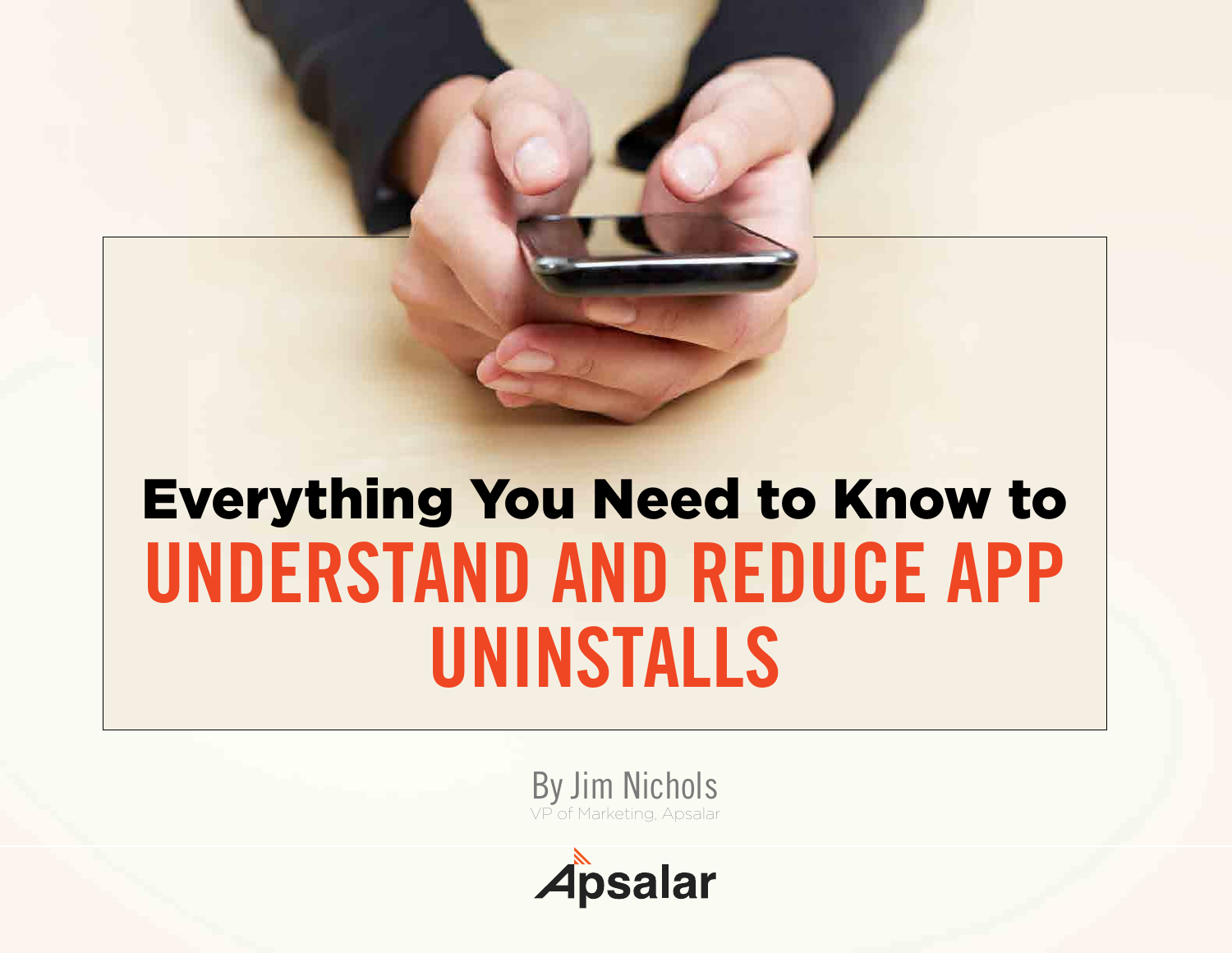Mobile app marketing has grown increasingly sophisticated over the past several years. In the beginning, most apps were launched more with hope and a promise than with a robust measurement plan in place. Most early apps were games, and given that game marketing is dependent (to a large extent) on the ability to generate hype, there was less concern about what happened after the install than there was about maximizing position in app store rankings.

All that has changed. First, apps now represent a critical source of revenue for many companies. That demands that marketers view measurement and optimization as critical responsibilities.

Many gaming companies, for example, have recognized that a core group of consumers represent a disproportionate share of revenue. In response, they have created massive business intelligence (BI) platforms to more fully understand marketing effectiveness and user specific to their businesses.

Second, many other types of apps – from retail experiences to companion apps – have entered the space in large numbers. Such brands and marketers expect rich measurement as part of any digital initiative.

Third, the increasingly competitive app environment has led a growing number of app marketers – both inside and outside of the gaming sector -to seek and leverage marketing effectiveness data and insights about what people do in an app once it has been installed.

INTRODUCTION INTRODUCTION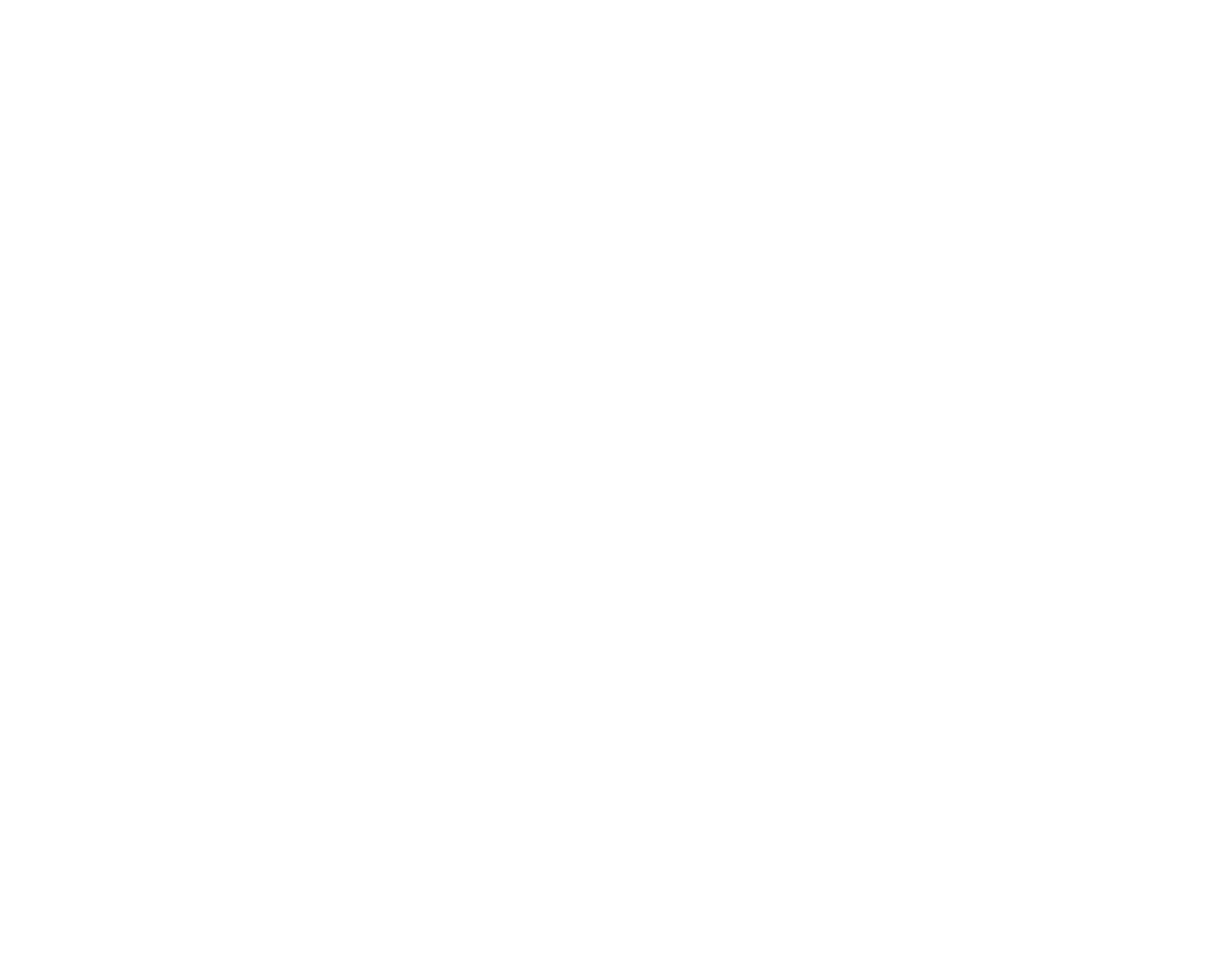# APSALAR UNINSTALL ATTRIBUTION ANALYTICS

Apsalar changed the dynamics of uninstall rate measurement in January, 2016, when we launched uninstall attribution to our popular mobile app analytics platform. Simultaneously, we have undertaken an education campaign to ensure marketers understand the importance of mobile app uninstall rates, why they matter so much, and how to use granular uninstall measures to drive better results from their mobile app marketing spending.

This paper plays a key role in that effort by answering the following five questions:

| Why do uninstalls matter so much? What do they tell us about our businesses?                  |
|-----------------------------------------------------------------------------------------------|
| How many people uninstall applications, and why?                                              |
| What do app uninstalls cost my business?                                                      |
| How does the Apsalar Uninstall Attribution measurement work?                                  |
| What are some use cases in which uninstall rate can<br>be leveraged to improve marketing ROI? |

We hope that you find the information and ideas helpful in your efforts to drive maximum ROI from your marketing spend.

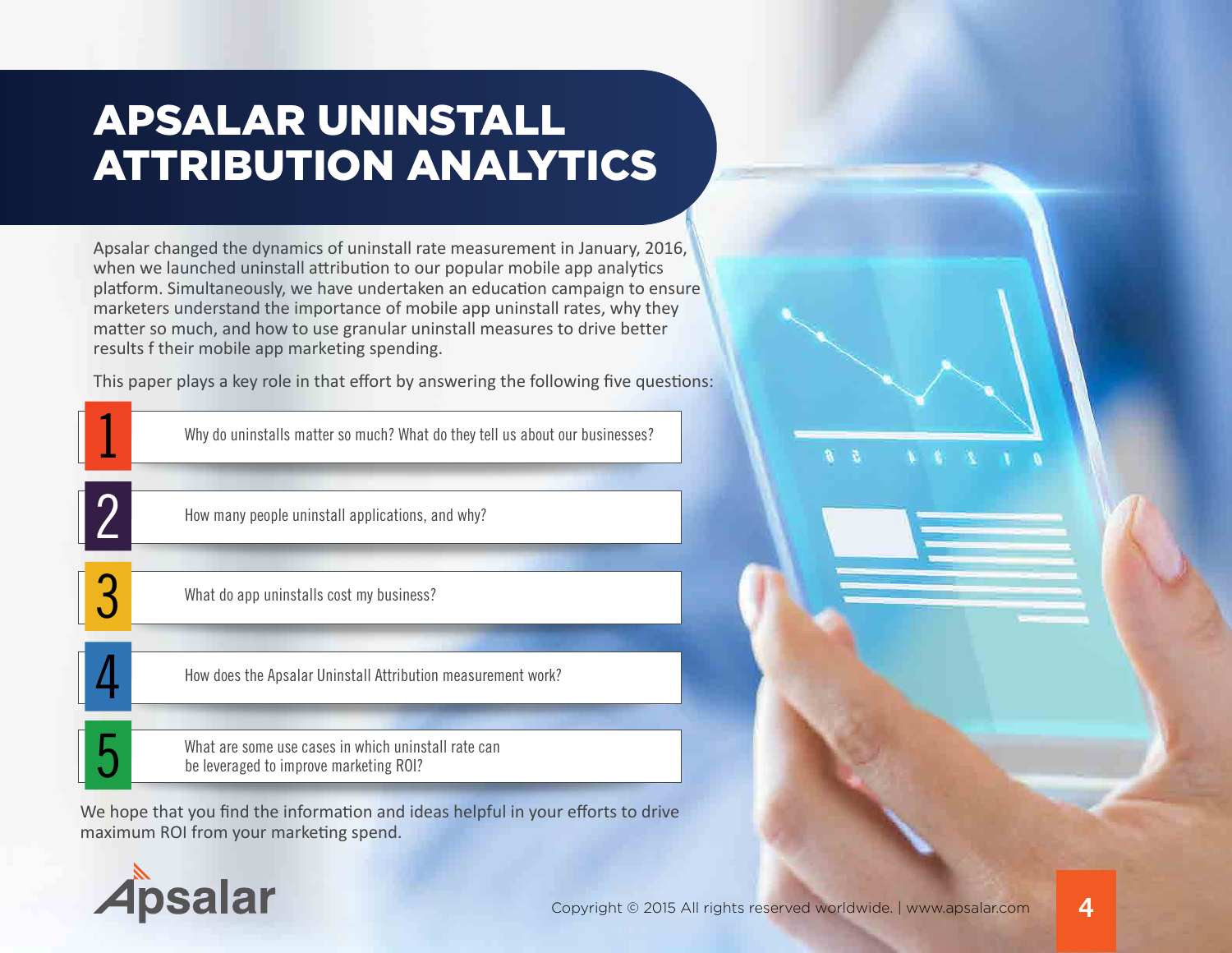

# Why do uninstalls matter so much?<br>What do they tell us about our businesses?

Uninstall rates are critical information because a user that uninstalls an app cannot help you deliver on your KPIs. The business goals for an app instance cannot be achieved if the person isn't a user anymore. While some marketers are incented purely on the basis of total installs, that is becoming increasingly less common as businesses look to apps to drive key business goals like revenue, engagement, or product satisfaction.

#### **A Massive Business "Tax"**

Think of uninstalls as a massive "tax" on your app business metrics. Each uninstall represents a loss of one user's engagement or lifetime value (LTV). Further, failure to consider uninstalls leads to major misallocations of resources. Without insights into uninstall rates, you might mistakenly allocate resources to tactics that don't drive your KPIs, or at least don't drive them as well as other tactics could.

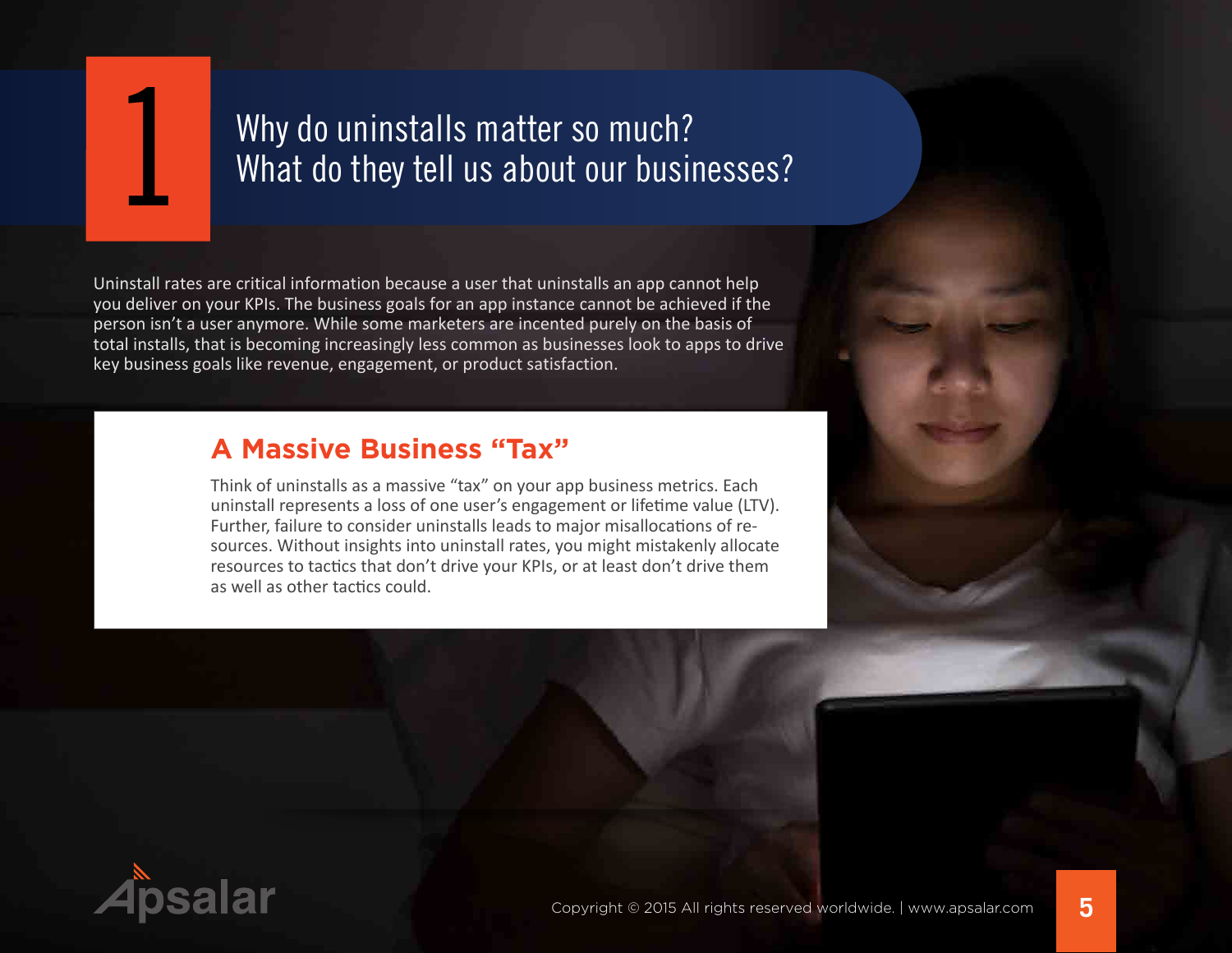#### **Uninstalls and Store Rankings**

There's another issue to consider. When it comes to determining app rankings, app stores have shifted focus from initial app popularity to long-term app and app install quality.

The algorithms treat uninstalls that occur soon after an install as more indicative of app problems than uninstalls that occur weeks or months later. An immediate install, it is surmised, is a better indicator of a low quality app. Uninstalls that occur 60 days or more after an install appear to have little importance in store rankings; that's because many apps are believed to have a finite "shelf life" of utility.

Data appear to show that uninstalls are more important for the Google Play ranking algorithm than for the Apple App Store. Google Play is widely believed to leverage a much more complex algorithm for rankings, but most analysts believe that the App Store also incorporates uninstall rates in its model.

**Apsalar** 

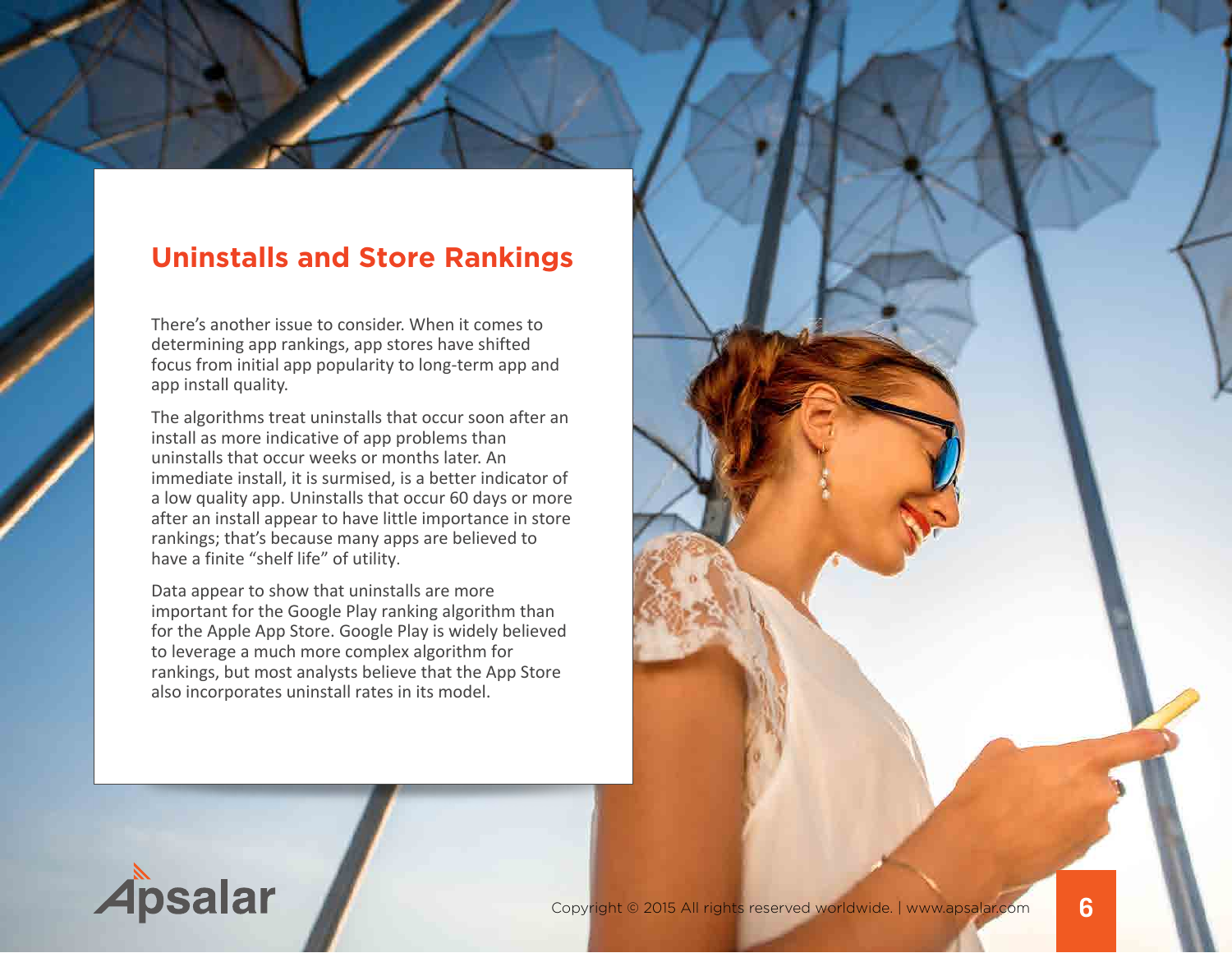

## Global Average Uninstall Rates Over Time



A number of companies have conducted uninstall rate time studies. A Kantar/ITR study showed that an average of 26% of new users uninstall in the first hour. That rate rises to 38% in the first day, 64% in the first month, and about 89% over 12 months.

Those figures represent the average across all app types. These rates vary based on global region and app category, among other factors.

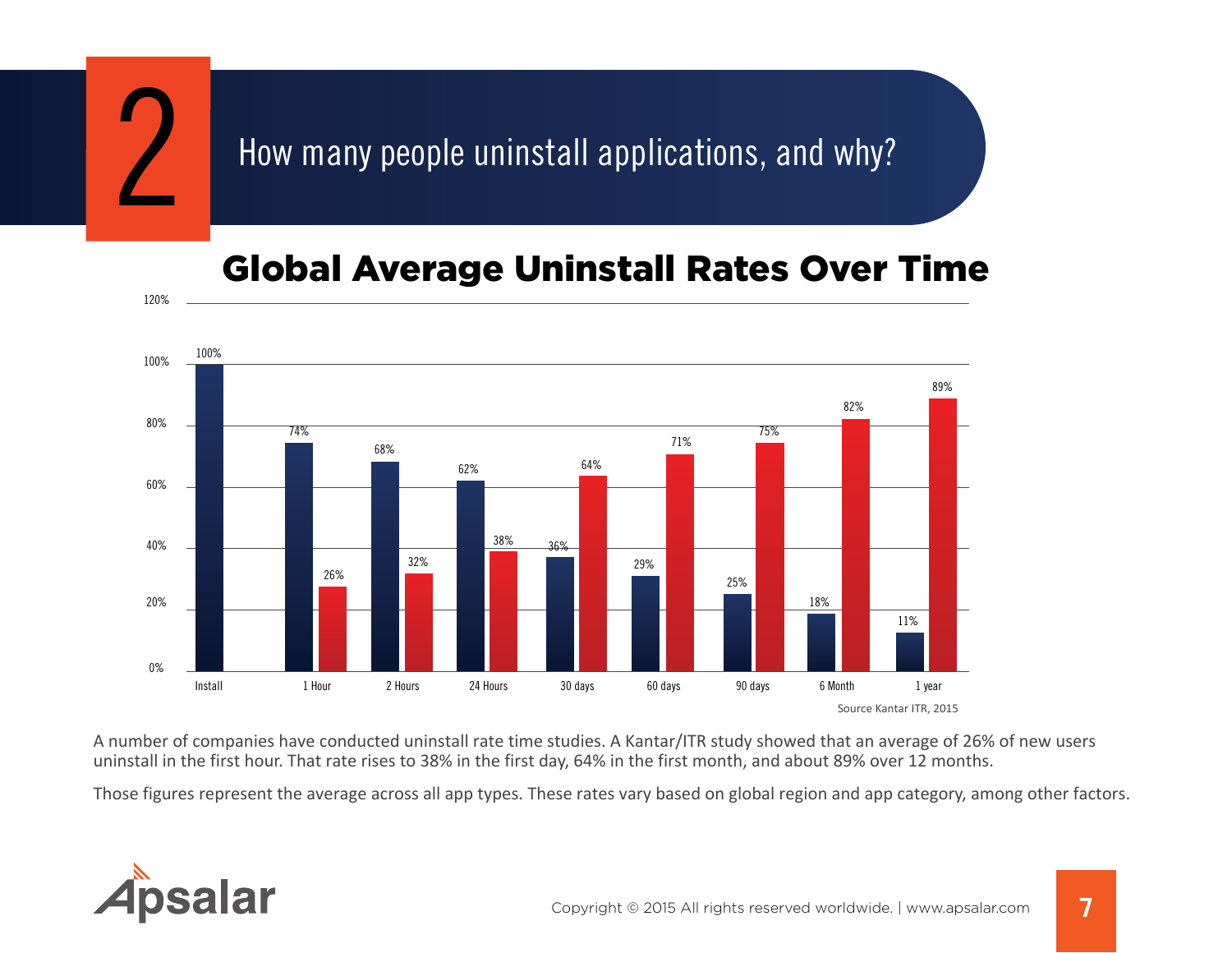### **Uninstalls Skew to the Developing World**

Geographically, the highest uninstall rates tend to occur in developing markets like India, China, Brazil and Russia. This is not because consumers in those regions are more fickle. Rather, the smart phones that are popular in those markets, which tend to be lower cost, often have much smaller memory. As a result, users must often delete an existing app in order to install a new app. For this reason, as well as the enduring popularity of incentivized download programs, we see more apps reinstalled in these regions.

App type and utility also seem to have strong effects on overall uninstall rates. The chart below summarizes research from a variety of sources that indicate which types of apps have high uninstall rates, and which have lower rates.

- Social apps Dating
- Evergreen info (news. weather) Major brand apps (low utility)
- 
- Single player games Multiplayer games
- Amateur/personal multimedia Pro Multimedia

• Paid apps • Free apps

- 
- 
- Money and travel Health and education
	-
	-

LOWER Uninstalls HIGHER Uninstalls Some have hypothesized that the frequency of app usage can be a great predictor of uninstall rates and timing. Within an app category, like gaming, the correlation can be fairly strong.

> Across categories, however, that is far less true. The reason for this is likely that some types of apps (like travel and personal finance apps) are only relevant infrequently, so their frequency of use is naturally lower than for, say, a casual game.

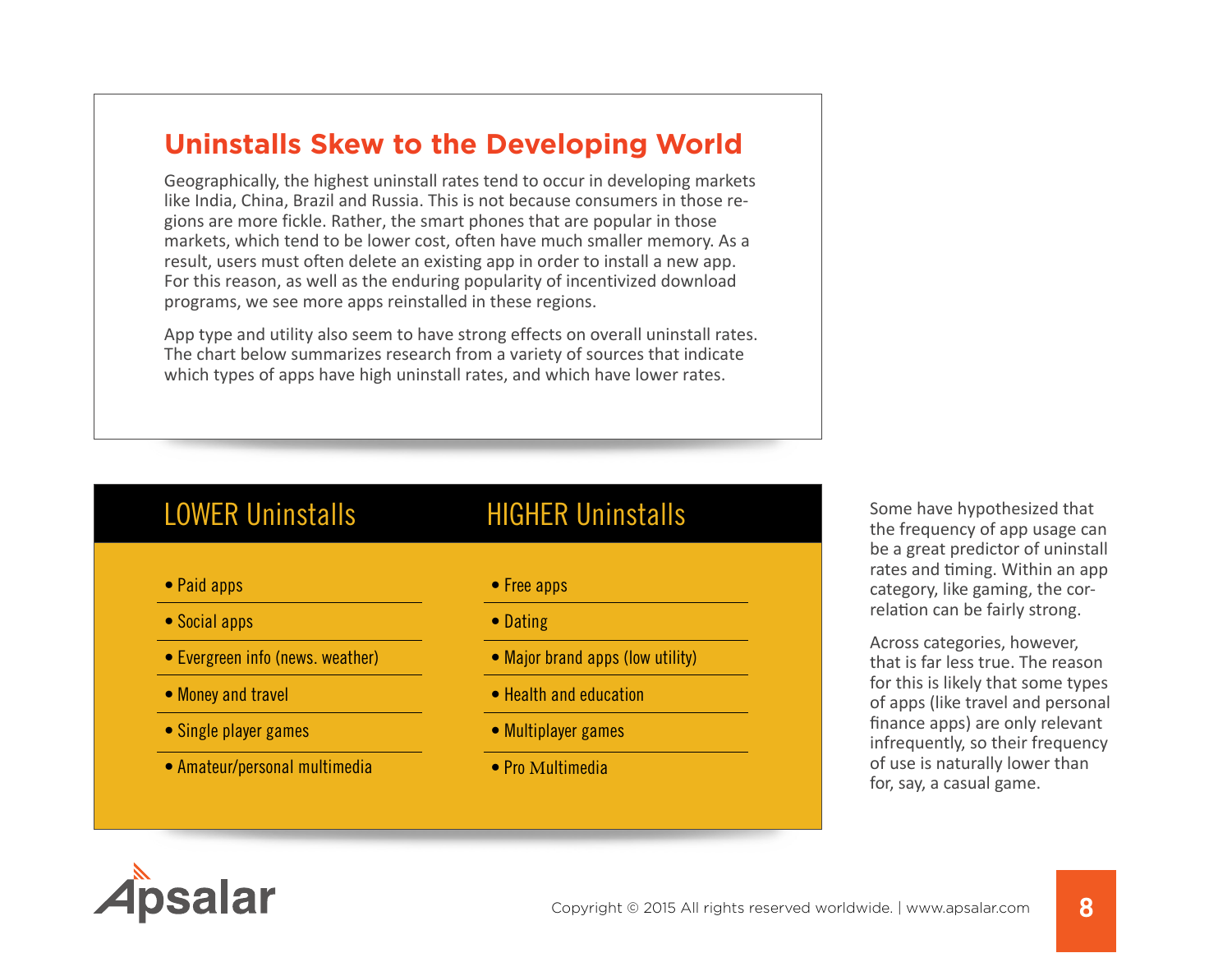People uninstall apps for a variety of reasons. Based on a review of research from a variety of sources, there appear to be five core reasons:

# 5 Core Reasons Why People Uninstall



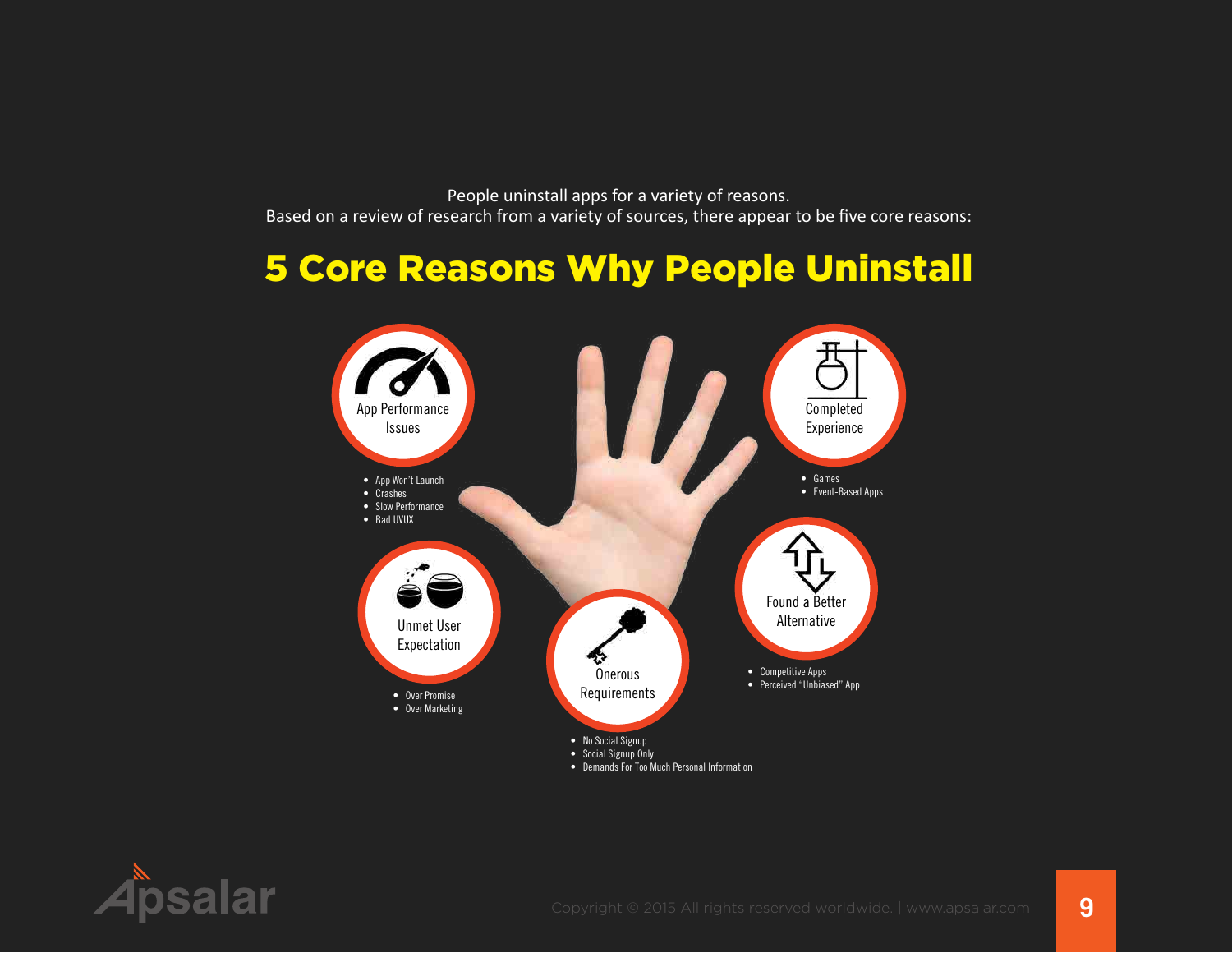**App performance issues:** People expect apps to function beautifully every time. When an app won't launch, launch quickly, crashes frequently, functions slowly, or offers bad UI/UX, data show that people quickly lose interest. A 2014 App Dynamics survey of app users in the US and UK showed that 2/3 of consumers say their expectations of app performance are increasing, and that almost 9 in 10 had uninstalled an app because of poor performance.



Source: App Dynamics, 2014. Data are for US and UK.

Another study, from Compuware, provided more insight into the specific performance issues that led to user dissatisfaction. The study queried consumers from the US, UK, France, Germany and India. Crashes and slow app performance were the most frequently cited issues.

Have experienced a crash

#### Percent of App Users Reporting App Performance Problem - Past 6 Month



Source: Compuware 2014 - Data for US, UK, Germany, France, India

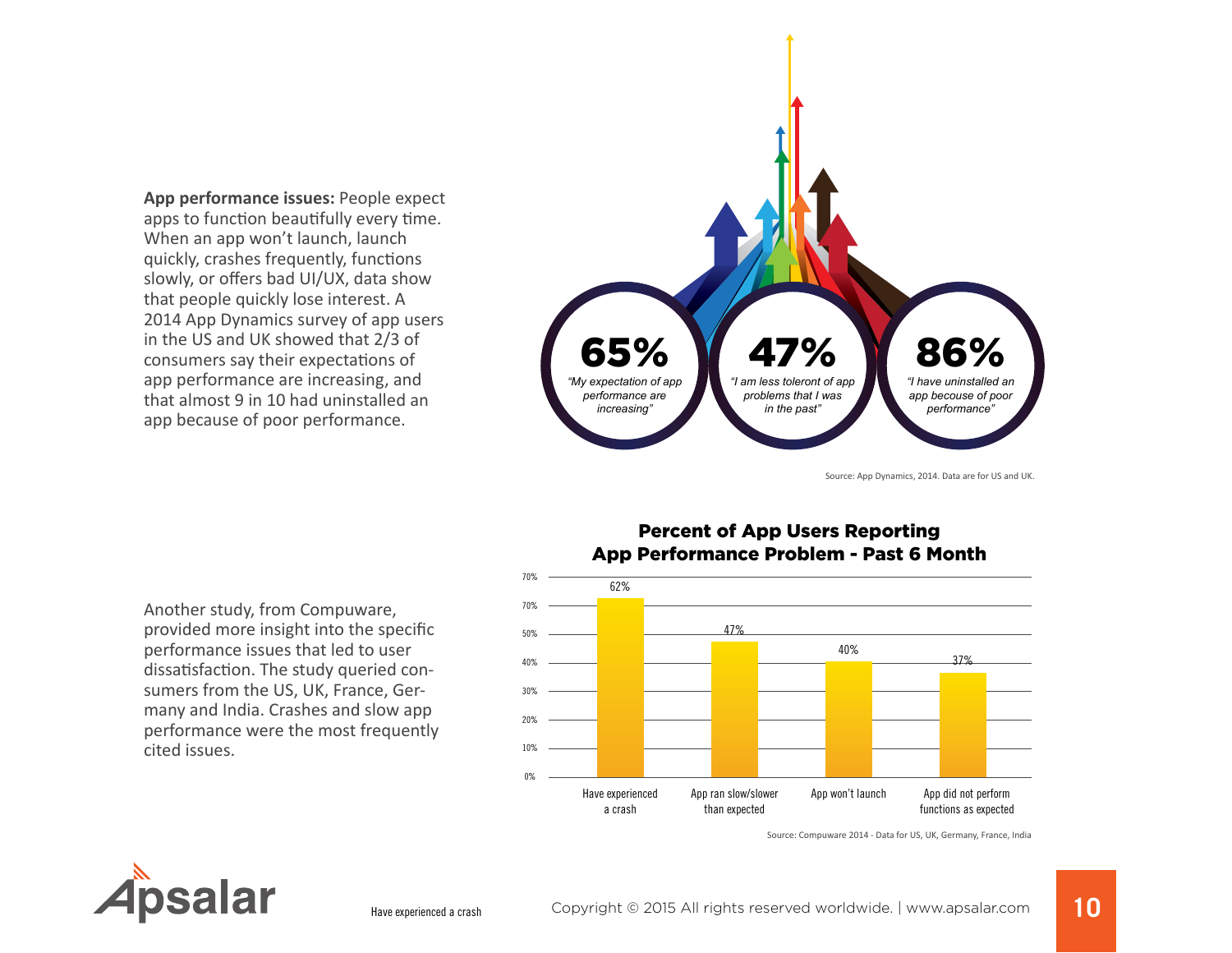The same study showed that consumers tend not to be a forgiving bunch. A survey showed the following:

### Percent Who Agree With the Statement



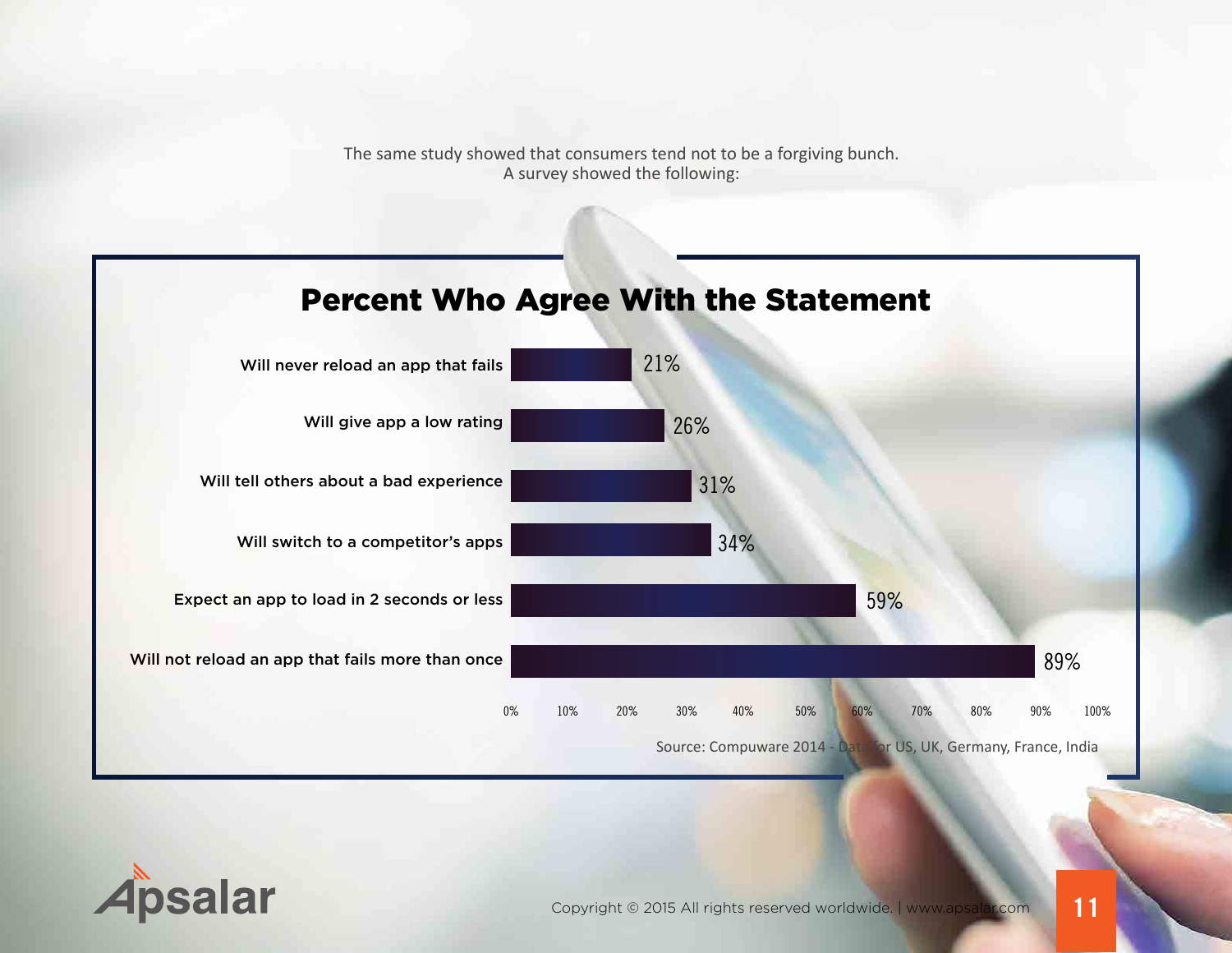Regarding UI/UE optimization, we've put together the following grid outlining key UI/UE issues that can result in higher uninstall rates. Use these (and good old common sense) to think about how to reduce uninstalls when designing or optimizing an app user experience:

| <b>Non-standard GUI</b>    | Non-standard scrollbars, text and headlines that look like clickable<br>links, and buttons that do not indicate an action.     |
|----------------------------|--------------------------------------------------------------------------------------------------------------------------------|
| Inconsistency              | Using different words or commands for the same action or using the<br>same word for multiple concepts can deter users          |
| No default values          | If you don't use drop-down menus in your app, you can slow down<br>user interaction and increase uninstalls due to frustration |
| User "dump"                | If you do not provide users with easy-to-understand set-up<br>information, they may remove the app.                            |
| One screen size            | If you design your app for just one screen size, this will drive up<br>uninstalls on other device types.                       |
| <b>Small click targets</b> | If you include small difficult to click items throughout your app, users<br>might miss them and become frustrated.             |
| Feature overload           | Too many features gives the perception of a complex or confusing app.                                                          |

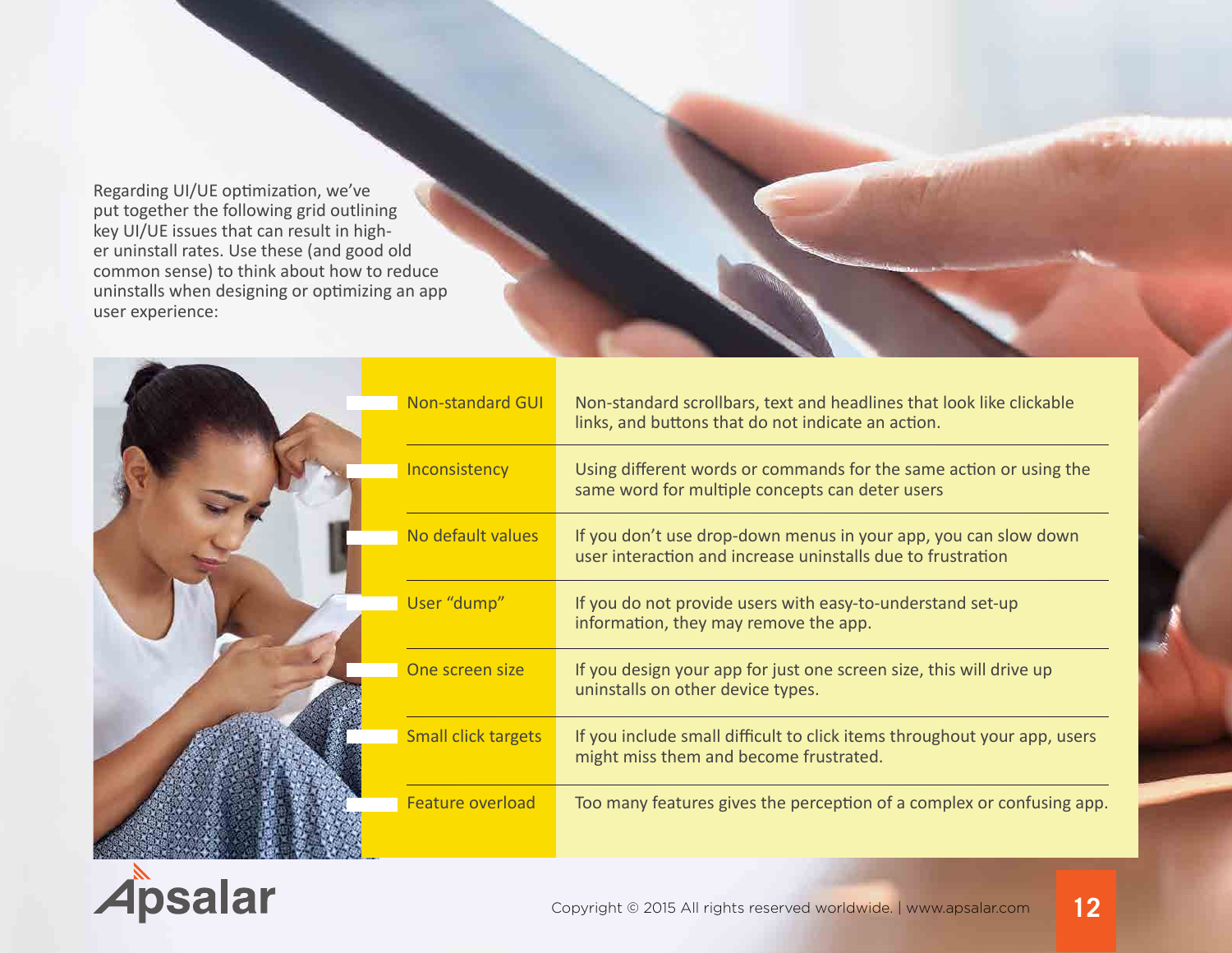#### Unmet User **Expectations**

Some apps are good and some aren't. User expectations of app utility are quite high and continue to rise as consumers set ever higher bars for app developers and publishers to clear. An app that doesn't do what it promises won't last very long on a user's phone.

### **Onerous** Onboarding

People expect using an app to be easy, including during the initial sign-up or configuration period. Uninstall rates are higher when companies require a social sign-up, or don't offer the option of social sign-up, or when the amount of personal information requested during the initial launch seems too high. What constitutes too much information varies by user, but uninstalls tend to be higher when companies request information that does not appear to be germane to the core functions of an app. For example, an app that requests location information without making clear why it is valuable to share it.

#### Better Apps Available

Your app must constantly compete with other apps that can perform similar tasks and create similar value. When better apps are available, users tend to replace mediocre ones.

#### Completed App Experience

Many apps, especially in the gaming category, have a finite shelf life. When you finish every level of a game, or when an app performs a function that is no longer relevant to the user, the app is uninstalled.

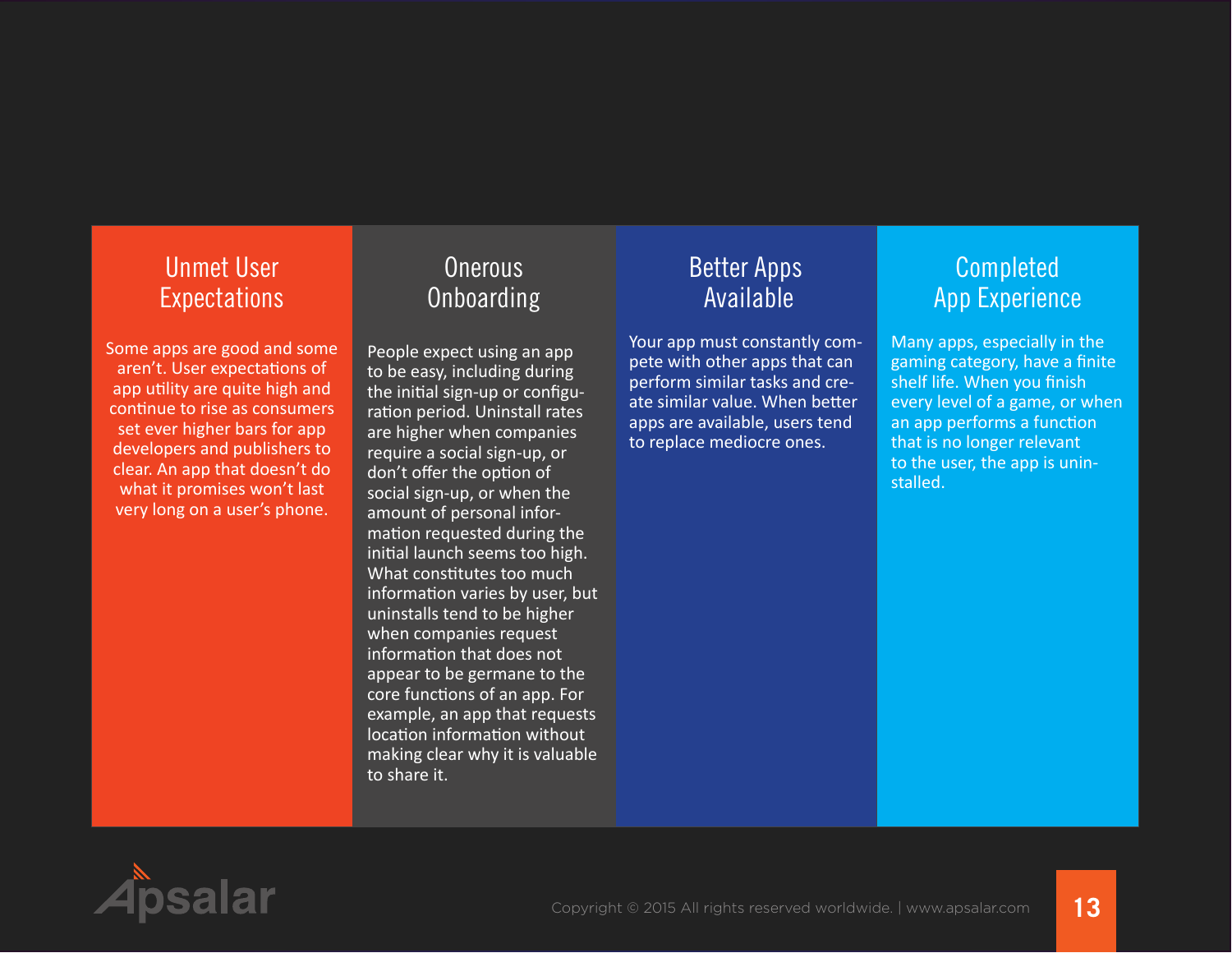

### **What Uninstalls "Cost"**

We're going to do a little math here, based on the assumption that as a marketer you can immediately impact paid installs but not unpaid uninstalls. The idea is that overall uninstall rates for organic installs are driven by product satisfaction or dissatisfaction, whereas the rate of paid installs that are uninstalled can be affected by immediate marketer decisions. Second, we'll assume that the objective for all apps is to drive revenue. We are fully aware that these assumptions are generalizations, but using them can give us some insight into the cost of not understanding and proactively working to address uninstall rates.

Apsalar data show the following splits between organic and paid installs by category:

- Total Apps: 61% Organic/39% Paid
- Gaming Apps: 67% Organic/33% Paid
- Retail Apps: 40% Organic/60% Paid
- Travel Apps: 61% Organic/39% Paid
- **On-Demand Services: 47% Organic/53% Paid**

Assuming that a marketer's decisions can affect the uninstall rates of the paid installs, every 10% of the uninstall rate can reduce overall app revenue by an average of:

- Total Apps: 3.9%
- Gaming Apps: 3.3%
- Retail Apps: 4.0%
- **Travel Apps: 3.9%**
- **On-Demand Services: 5.3%**

If you can make decisions that reduce your paid uninstall rates by 10%, 20% or 30%, you can make major revenue gains.

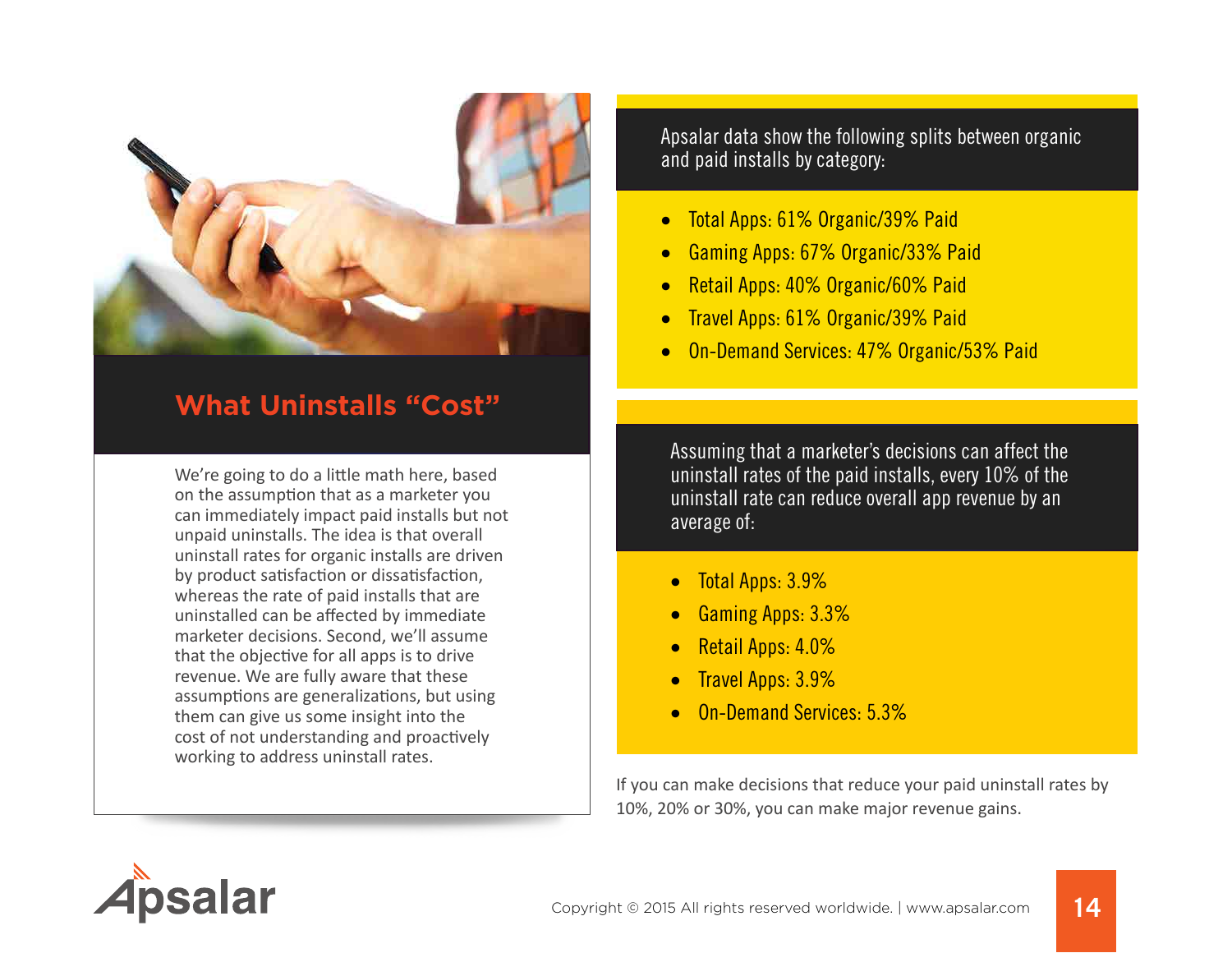

# How does the Apsalar Uninstall Attribution measure work? 4

As I mentioned earlier, Apsalar has launched uninstall measurement as an available metric in its renowned Apsalar Attribution platform. The measure is measuring by calculating the percent of installs that have uninstalled during a period of time, and is stated as a percentage.

You can use Apsalar's many reports and custom report generating capabilities to compare uninstall rates for:

| <b>Comparison</b>      | <b>Example Analysis</b>                                                  |
|------------------------|--------------------------------------------------------------------------|
| <b>By Channel</b>      | Mobile web versus Mobile App Advertising                                 |
| <b>By Vendor</b>       | Helping Networks with High Uninstall Rates<br><b>Improve Performance</b> |
| <b>By Buying Model</b> | Uninstall Rates of Incentivized Install<br>Programs                      |
| <b>By Cohort</b>       | Paid versus Organic Installs                                             |
| <b>By Region</b>       | India Versus Indonesia                                                   |

Apsalar clients can examine uninstall rates over any time period they wish. Further, uninstall rate is available as a metric in all traffic reports and cohort reports, so the user is free to create analyses specific to their business.

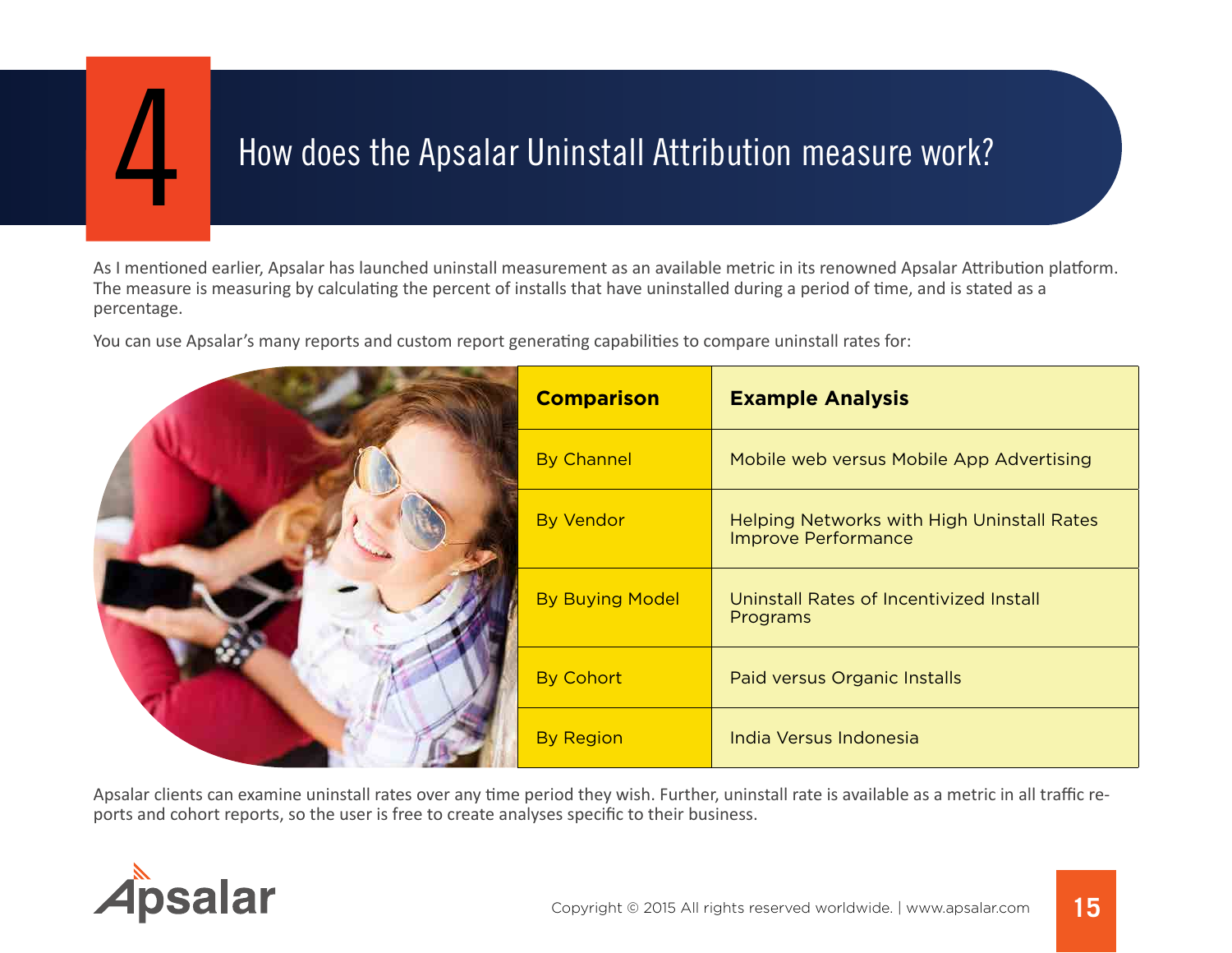#### Here is an example screenshot from our Traffic reporting, showing how you can compare uninstall rates across different vendors.

#### And this is an example cohort report showing how you can measure user decay over time.



These are just two examples of reports you can pull using uninstall rate metrics. You can examine rates in the UI or download data to Excel or a BI platform.

One of the best things about Apsalar Uninstall Attribution is that clients get access to the data for free. There is no addiitonal charge for the measurement. Further, getting started is quite easily. Clients simply update the Apsalar SDK in their apps and input a project number ans server key right in the Apslar UI.

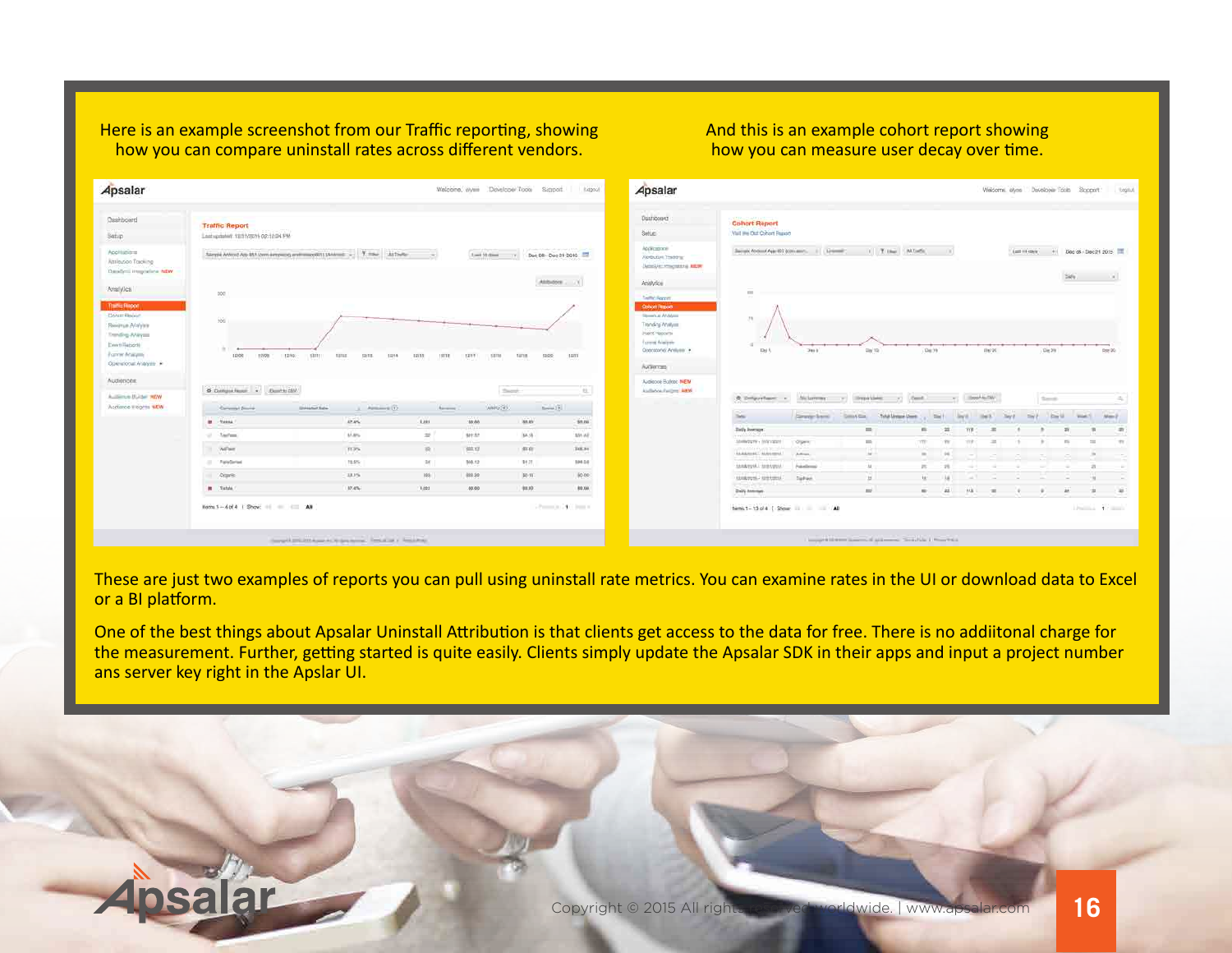

# What are some use cases in which uninstall rate can be leveraged to improve marketing ROI?

Now the fun – or at least most actionable – part. How can you put uninstall rate data to work driving your KPIs? I want to review with you 6 key use cases on how to use relative uninstall rates to optimize your marketing programs. The grid below outlines each and how you can use the results to power more effective marketing investments.

| By Vendor                                                                   | By Cohort                                                           | By Campaign                                                         | By Creative                                                                  | By Buying<br>Model                                                 | By Region                                                               |
|-----------------------------------------------------------------------------|---------------------------------------------------------------------|---------------------------------------------------------------------|------------------------------------------------------------------------------|--------------------------------------------------------------------|-------------------------------------------------------------------------|
| Compare<br>user quality<br>by vendor                                        | <b>Identify</b><br>which<br>cohorts.<br>uninstall at<br>lower rates | <b>Identify which</b><br>campaigns<br>drive best<br>users           | Evaluate ads<br>based on in-<br>stall quality                                | <b>Identify</b><br>tradeoffs of<br>incentivized<br>install quality | Compare<br>install quality<br>by market                                 |
| Adjust budget<br>allocation to<br>optimize<br>to quality<br><i>installs</i> | Shift budget<br>to best-<br>performing<br>user groups               | Shift budget<br>to Strongest<br>and best<br>performing<br>campaigns | Adjust budget<br>and clone<br>concepts/<br>offers to drive<br>better results | <b>Optimize</b><br>allocation to<br>hit your KPIs                  | <b>Optimize</b><br>global<br>growth spend<br>to maximize<br>performance |

The value of each of these approaches should be fairly self-explanatory. The larger point is that these are just six examples of how uninstall data can help you better understand your business and drive stronger KPIs.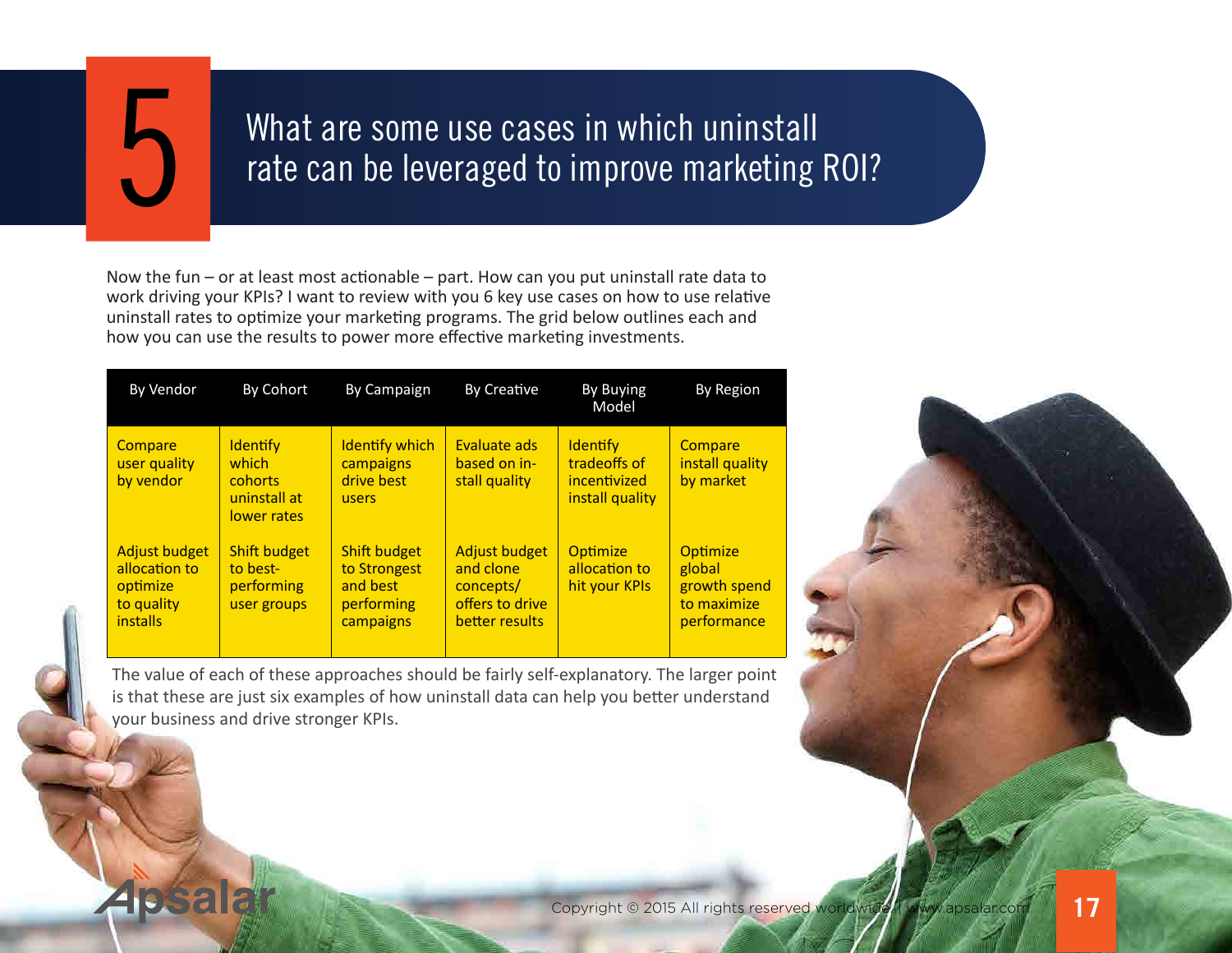# Concluding Thoughts

Some uninstalls are a fact of life in the app business. No app achieves a 0% uninstall rate. But there clearly are ways for you to use uninstall data to improve your performance against KPIs. Apsalar has made it possible for you to measure uninstall rates and place uninstalls in the larger context of comprehensive app measurement. Start by using uninstalls to address your largest opportunities and work up from these.

The good news is that this very simple metric can drive a host of improvements in the manner by which you drive best results for your business. Whatever the reason for a low quality install, I am sure you see why getting reliable information on uninstall rates is important to effective marketing.